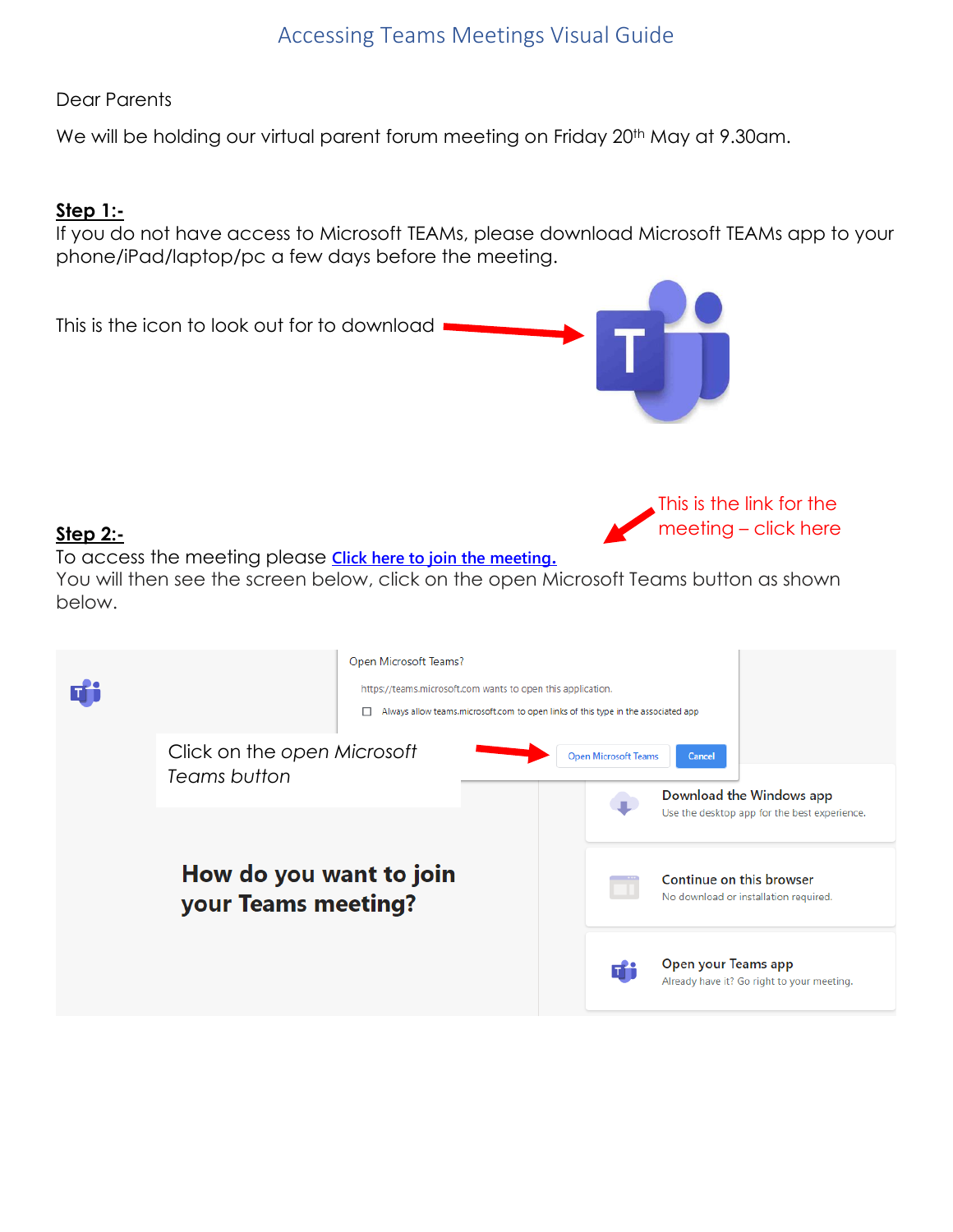# **Step 3:-**



Switch off your camera and microphone before joining the meeting

## Use the meeting tools appropriately during the call



Remember to be polite and respectful when using the chat function.